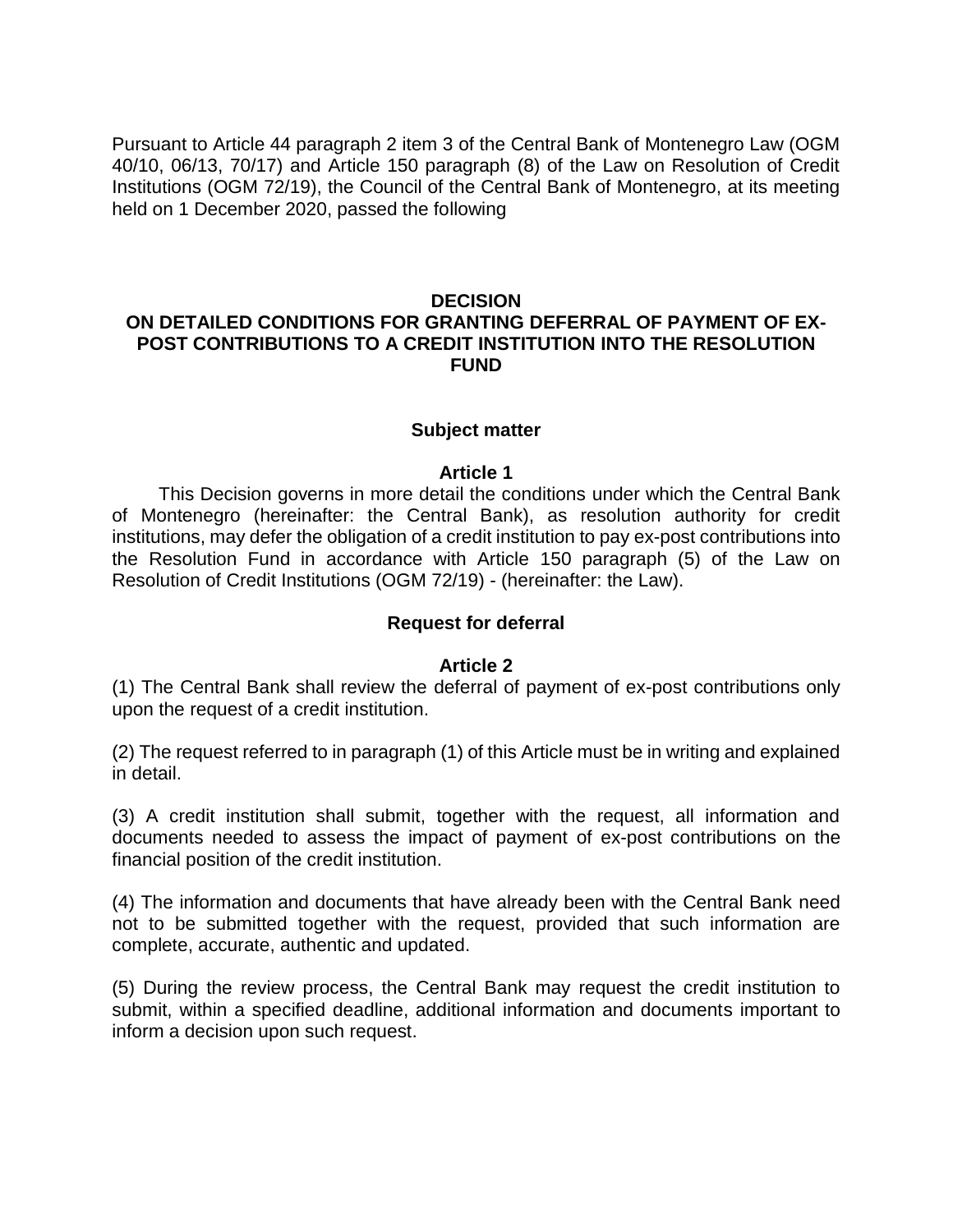# **Assessment of fulfilment of the conditions for deferral**

### **Article 3**

(1) When identifying whether a credit institution that has submitted request referred to in Article 2 of this Decision meets the conditions for deferral, the Central Bank shall assess impact of the payment of ex-post contributions on the solvency or the amount of own funds and liquidity of credit institution in accordance with Articles 4 and 5 of this Decision.

(2) Where a credit institution is a part of a group, the Central Bank shall, in the assessment referred to in paragraph (1) of this Article, cover also the impact of payment of ex-post contributions on the level of own funds and liquidity of the entire group.

(3) The Central Bank may defer the payment of ex-post contributions to a credit institution where, based on the assessment referred to in paragraph (1) of this Article, it identifies that the payment of those contributions would lead in the following six months to probable violation of:

- 1) the minimum requirement for liquidity coverage laid down in Article 114 of the Law on Credit Institutions (OGM 72/19) - (hereinafter: the Law on Credit Institutions);
- 2) the required level of own funds laid down in Article 134 of the Law on Credit Institutions, or
- 3) the specific liquidity requirements of the credit institution laid down in Article 280 of the Law on Credit Institutions.

# **Assessment of the impact of deferral on own funds**

### **Article 4**

(1) When assessing the fulfilment of the conditions for deferral referred to in Article 3 of this Decision, the Central Bank shall identify the impact of payment of ex-post contributions on the level of own funds of the credit institution.

(2) The assessment referred to in paragraph (1) of this Article shall cover the analysis of impact of payment of ex-post contributions on the compliance of credit institution with minimum requirements for own funds laid down in the Law on Credit Institutions and the decision governing the capital adequacy of the credit institution.

(3) For the purposes of this assessment, the positon of own funds of a credit institution shall be reduced by the amount of variable contribution.

(4) The analysis referred to in paragraph (1) of this Article shall cover at least the period until the next reporting date specified in the decision governing reporting on capital adequacy of credit institution.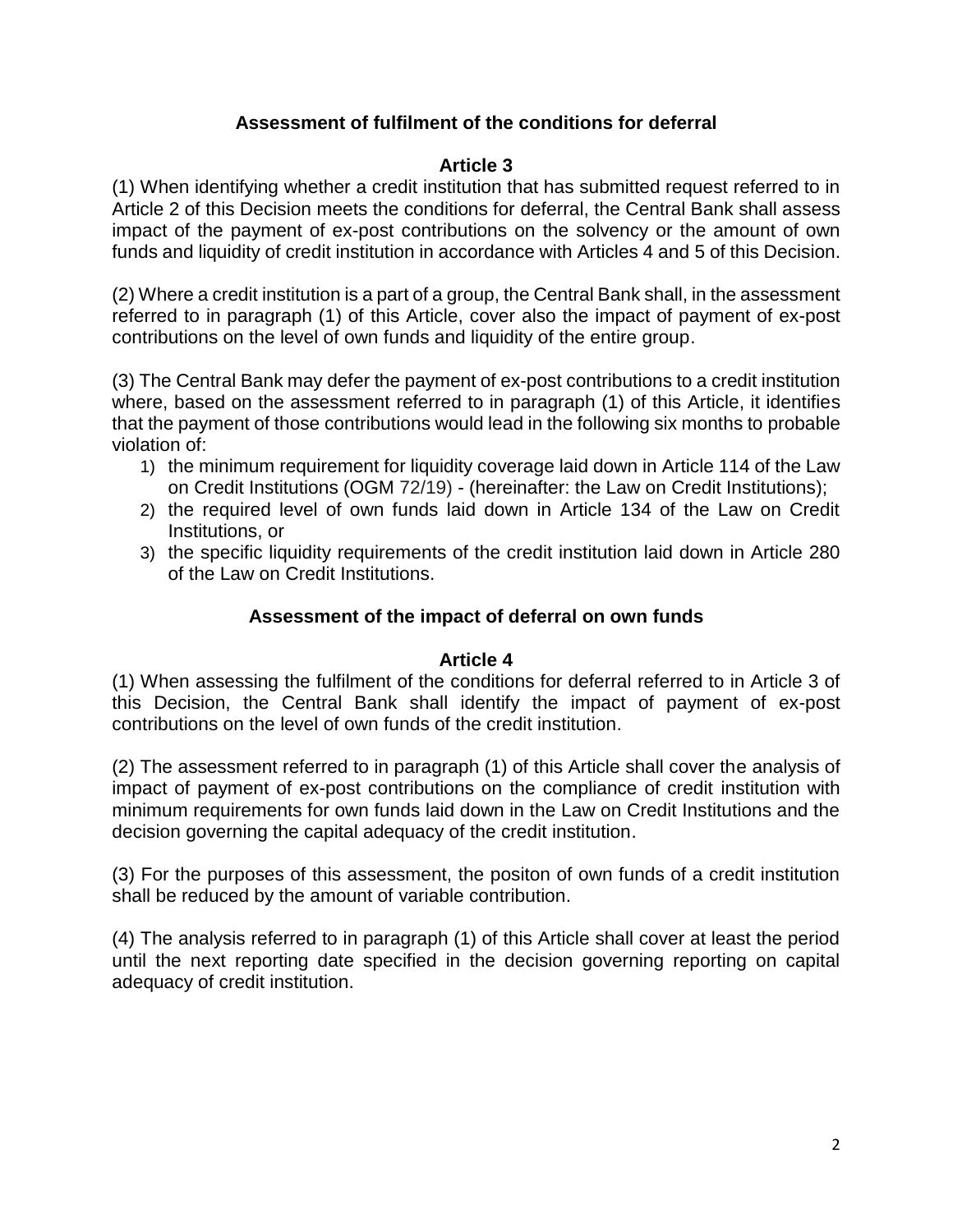# **Assessment of the impact of deferral on liquidity**

### **Article 5**

(1) When assessing the fulfilment of the conditions for deferral referred to in Article 3 of this Decision, the Central Bank shall identify the impact of payment of ex-post contributions on the liquidity of the credit institution.

(2) The assessment referred to in paragraph (1) of this Article shall cover the analysis of impact of payment of ex-post contributions on the ability of credit institution to meet minimum requirements for liquidity risk management laid down in Article 114 of the Law on Credit Institutions.

(3) For the purposes of the analysis referred to in paragraph (2) of this Decision, the Central Bank shall add liquidity outflow, which is equal to total amount to be paid in the moment when the ex-post contribution became due, the calculation of net liquidity outflow in accordance with the decision governing liquidity risk management in credit institutions.

(4) The Central Bank shall also assess the impact of outflows specified in accordance with paragraph (3) of this Decision on the specific liquidity requirements laid down in Article 280 of the Law on Credit Institutions.

(5) The analysis referred to in paragraph (2) of this Article shall cover at least the period until the next reporting date specified in the decision governing reporting on capital adequacy of credit institution.

## **Deferral period**

### **Article 6**

(1) The Central Bank shall identify the deferral period of the payment of ex-post contributions in accordance with the assessment of time required to avoid risks related to liquidity or solvency of a credit institution or its group, which may not be longer than six months.

(2) Upon the identification of deferral period referred to in paragraph (1) of this Article, the Central Bank shall monitor on regular basis during the deferral period the fulfilment of the conditions for deferral referred to in Article 3 of this Decision.

(3) By way of derogation from paragraph (1) of this Article, the Central Bank may, upon the request of the credit institution, extend the deferral period for payment of ex-post contributions for another six months at a maximum, if it identifies that the conditions for deferral referred to in Article 3 of this Decision still exist.